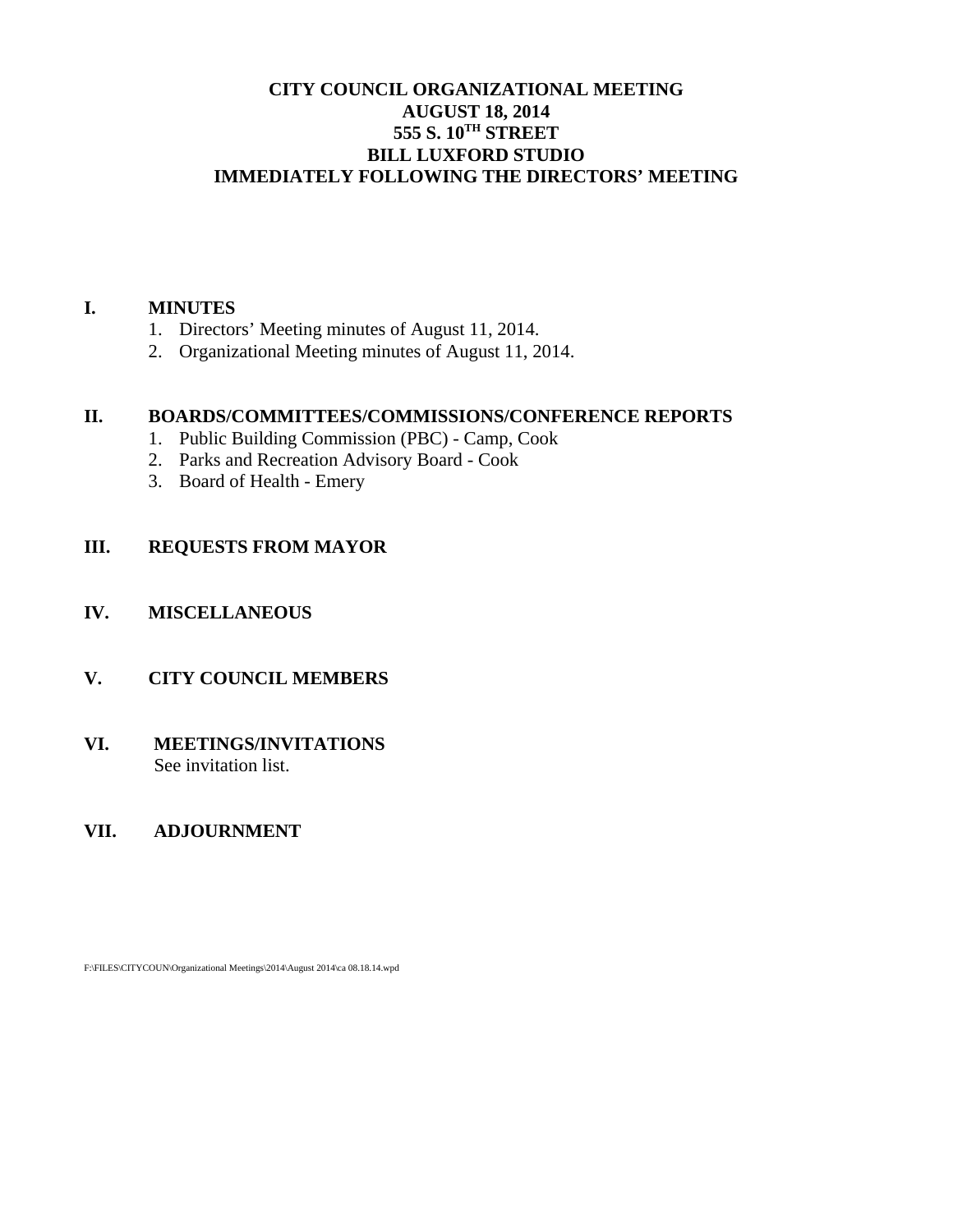## **MINUTES CITY COUNCIL ORGANIZATIONAL MEETING AUGUST 18, 2014**

- **Present:** Doug Emery, Chair; Trent Fellers, Vice Chair; Leirion Gaylor Baird; Carl Eskridge; Jonathan Cook; Roy Christensen; and Jon Camp
- **Others:** Jeff Kirkpatrick, City Attorney; Jon Carlson, Stronger Safer Neighborhoods Aide; and Mary Meyer, Council Secretary

Chair Emery opened the meeting at 2:16 p.m. and announced the location of the Open Meetings Act.

### **I. MINUTES**

- 1. Directors' Meeting minutes of August 11, 2014.
- 2. Organizational Meeting minutes of August 11, 2014.

With no additions, or corrections, the above minutes placed on file in the City Council office.

### **II. BOARDS/COMMITTEES/COMMISSIONS/CONFERENCE REPORTS**

### **1. Multicultural Committee (MAC)** - **Eskridge**

Eskridge stated the committee met and continued on the topic of engaging MAC in diversity with our City employees. Statistics given on how the City is doing, with the results not being the best. What helps is having part-time employees with Parks and Recreation and the Libraries. But it is an issue with the committee being concerned, and looking at ways to try and improve. A challenge since City employees stay for a long time, resulting in few new positions.

#### **2. Public Building Commission (PBC) - Camp, Cook**

Cook stated the PBC had their public hearing on the budget, with no person from the public coming forward to speak even after numerous chances. The budget was approved.

Wilson reappointed as the At-Large Representative, and the PBC voted to again have Hudkins as chair, with Wilson as vice chair.

Flag poles were discussed. Christensen stated he received a message from Sayers stating they will be ordering flags. The cost is less if buying in quantity, and now taking inventory on where new flags may be needed. Once complete will order the flags. Cook added the flags are different sizes, outside are larger and the ones on the dias are much smaller. Camp commented the flags flown outside last three to four months. Cook agreed, adding they do fray and possibly they want to order a quantity to have replacements.

Cook stated the Master Plan Update discussed. The Plan should be called the facilities status update. Now listing in one document so anyone can see all buildings, all completed work, and current status. Will discuss with Planning as part of the South Haymarket. A good presentation.

Building 605, the old jail, then discussed. We made a few schedule changes. With H&H we needed to hire our own service protesting the concrete.

The dress code policy now requires shirts and shoes. We didn't want to censor certain tee shirts, with possible backlash. The Judges can set their own dress code for court. They can be much more strict, where we were more general.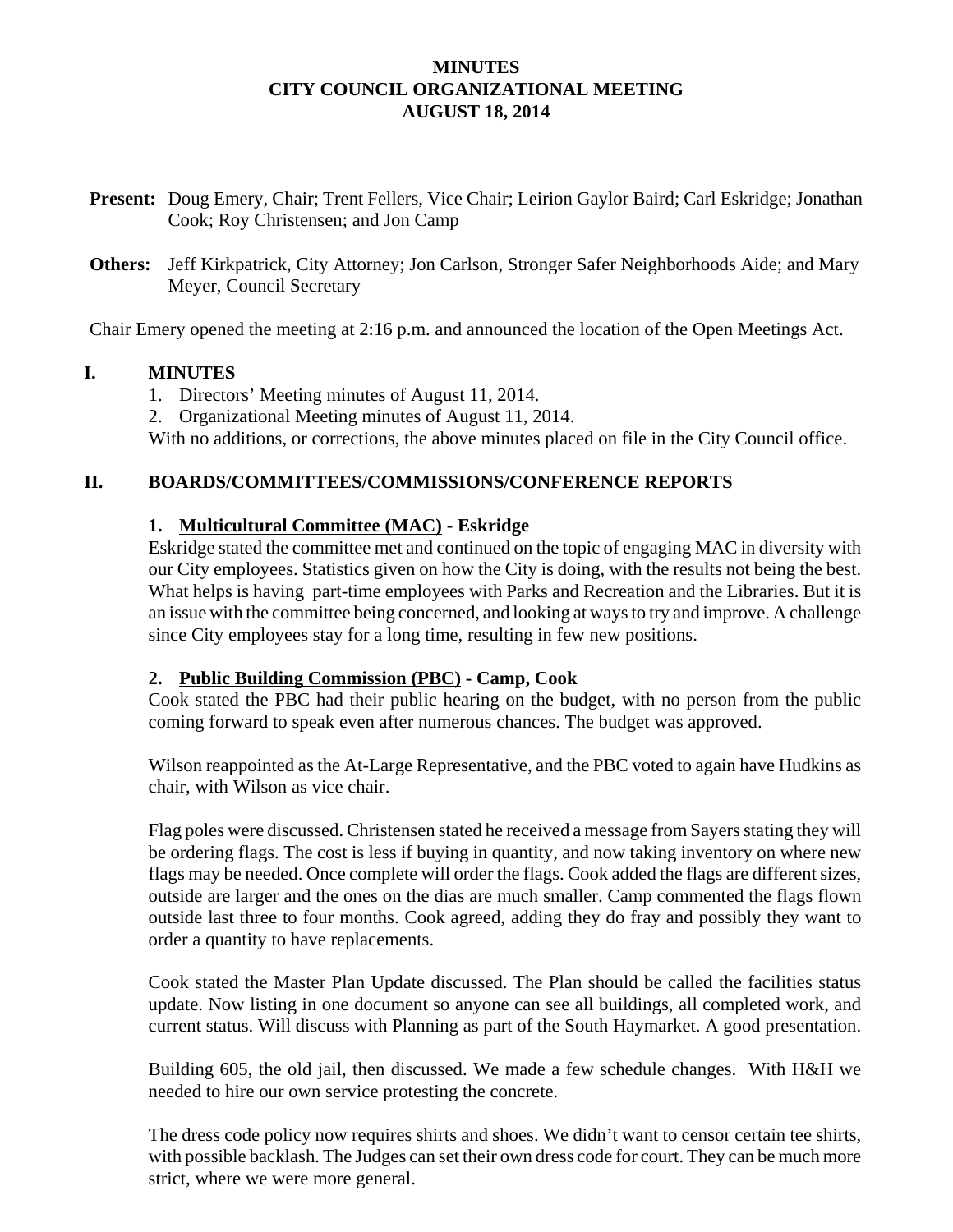Camp added on building status, we own buildings, such as the Hall of Justice with some remodeling completed. The 605, old jail building, will be renovated, with some space going to several other people, including from Trabert Hall which they're recommending to sell. Do want to keep the records warehouse, the old power plant, but relinquish ownership of Community Mental Health Building and relocate to the Bensch Building. The 9<sup>th</sup> and J Building, the old Election Commission office, continues as Community Corrections. The previous police station is being considered to relinquish for private potential development.

Camp stated to Don Killeen's credit he's really acquired small parcels of land, which was questioned at times, but are now developing. Centrally located in the city.

# **3. Parks and Recreation Advisory Board - Cook**

Cook stated Parks and Recreation had two meetings. First, the Advisory Board and secondly, a joint meeting with the Lincoln Parks Foundation, meeting at the Holmes Lake Golf Course building.

The Board acted on two recommendations. One, restrict the hours of operation of Tower Square and Bill Harris Ironhorse Park to operate from 6:00 a.m. to 2:00 a.m. Apparently loiters, or other people, are perhaps creating trouble.

Agreed to rename a park area along the railroad at Pine Lake and Yankee Hill. Is the Jonathan Gapp Park now. His parents bought the land in his honor when Jonathan was listed as dying with childhood cancer but mercifully survived. His parents then dedicated to other survivors of childhood cancer. The difference on the agenda today is that originally it was named Jonathan Gapp Greenway, a new term being used. The Gapp family prefers park.

Received a presentation on the different items the Parks Board and Foundation Board do, and how they overlap. Discussed our 10 Year Facilities Plan, including the cost of fund-raising projects. We received a construction status report, which mentioned the completion of Centennial Mall, possibly next year. The south part should be completed this year, the north done next mid-year, and during all of next year Parks will be doing the planting.

Councilman Cook couldn't attend the tour, where they visited various park facilities in Southeast Lincoln, including the new joint middle school and neighborhood park site. On today's agenda with approval of surplusing the land for a middle school. We are coordinating elementary schools and neighborhood parks whenever possible.

# **4. Board of Health - Emery**

Emery stated the Board hired a new Peoples Clinic director. Issues occurred in the past and the long standing person who was there has left. Then discussed changing the fees for the dental clinic, which have not been updated for quite some time. Although considerably cheaper they were not meeting expenses, even with volunteer help. Will update the fees September first.

Emery commented they received monthly health statistics. Their database is fantastic and available to anyone.

# **III. REQUESTS FROM MAYOR**

None.